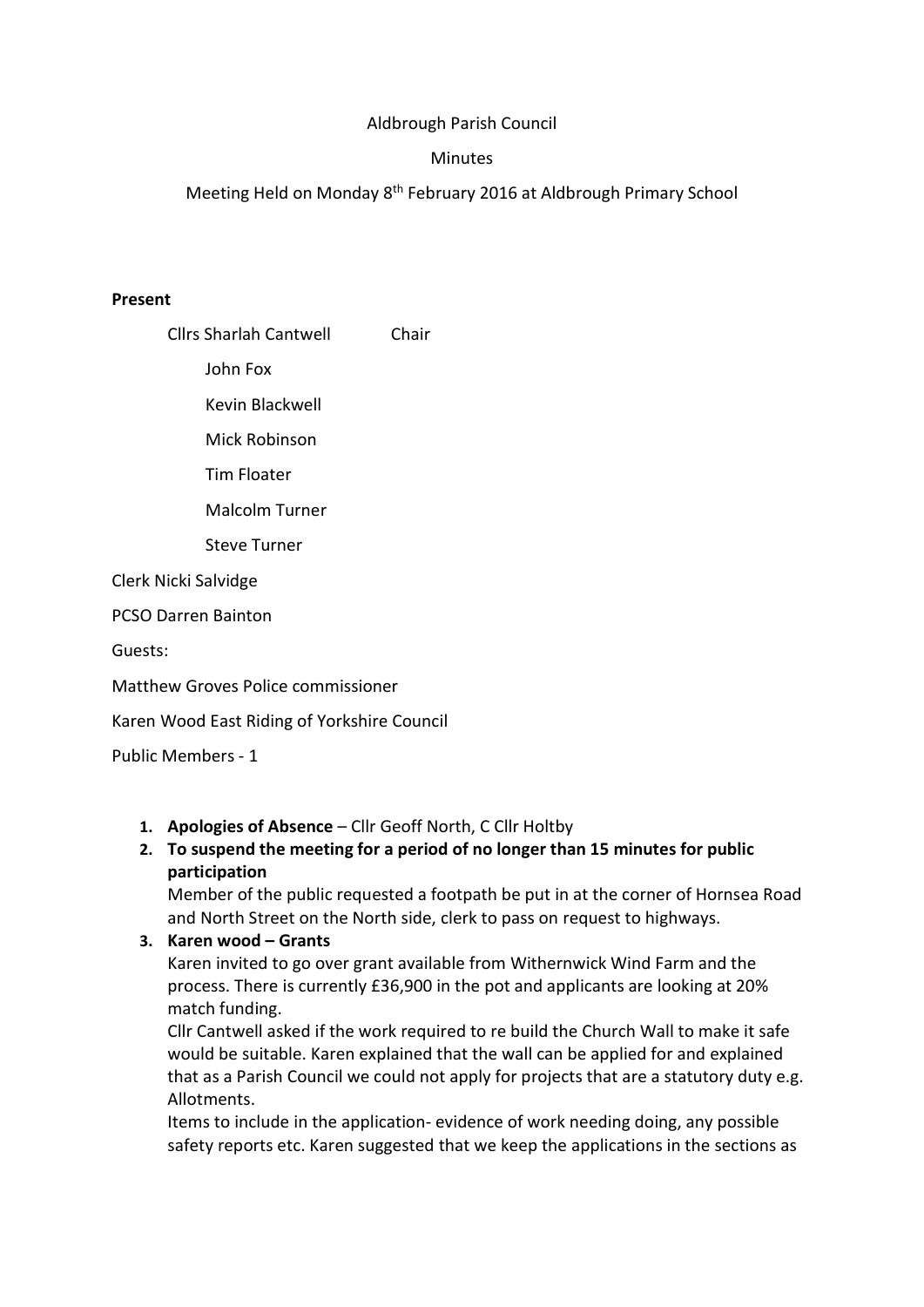in quote to enable the panel options. Clerk to send draft to Karen by 29<sup>th</sup> February for it to be looked at.

Karen was asked about money coming in from Wind Farms at Sea, it was explained that the wind farms rent the sea bed from the Crown and that the companies running the farms look into direct funding eg apprenticeships.

Cllr. Floater asked about additional funding being available when Withernwick expands. Matthew Groves and Karen explained that currently expansion plans at the Withernwick and Lisset Wind farms had been withdrawn.

- 4. Mathew Groves Citizen Link and Speeding road safety Hornsea Road At Mr Groves request he asked to speak under Police Matters on the agenda
- 5. To receive declarations of interest by any member of the council in respect of the Agenda items below. Members declaring an interest should (A) identify the agenda item and the type of interest being declared & (B) note dispensations given to any member of the council in respect of the agenda items below
- 6. To approve last month's minutes held Monday  $11<sup>th</sup>$  January 2016 Agreed and signed
- 7. To present the financial accounts Chair to approve and sign Agreed and signed

## 8. Police Matters –

No Crime to report for the second month running. Darren asked that people be alert following thefts, including Horse boxes and Caravans in other areas.

Cllr Robinson asked Matthew Groves questions on matters affecting Aldbrough Citizen Link – Matthew Groves said that this was an issue he was very interested in as a satellite site for the police as Aldbrough is the furthest post from the station, his office has spoken with ERYC as to their possible leasing of a number of links in similar situations, the clerk to forward her contact onto Matthews PA to enable a smooth transition.

Drinking Zone – Cllr. Robinson alerted Mr Groves to the threat of the removal of the No Drinking Zone following its success in the village. Concerns raised over a re occurrence should it be removed. Previous clerk's communication handed over, Current Clerk to email her communication regarding this issue from Graham Stuart MP, in which he questioned the ERYC over the possibility of its removal in 3 years' time and that following this, PCSO Darren Bainton had been asked by the council to record any issues to present to ERYC when the review was due.

Hornsea Road / Speeding – Cllr Robinson Updated Mr Groves on the recent communication from ERYC regarding the reports following Cllr. Robinsons request to the overview and scrutiny committee in July 2015, that speeding through the village be looked into along with safety issues for those exiting onto Hornsea Road at junctions with Carlton Lane and High Street. Mr Groves spoke of his disappointment with the response the council had received and requested the clerk send his PA all documents regarding this issue, he spoke of Safer Roads Humber and the current report which would be available in 3-4 weeks and that he would speak to them on our behalf.

PCSO Bainton discussed previous actions taken in which to help prove the issue with speeding, which included Auto strips, community speed watch. Cllr. Floater spoke of average speed cameras which seemed to prove effective and which record evidence.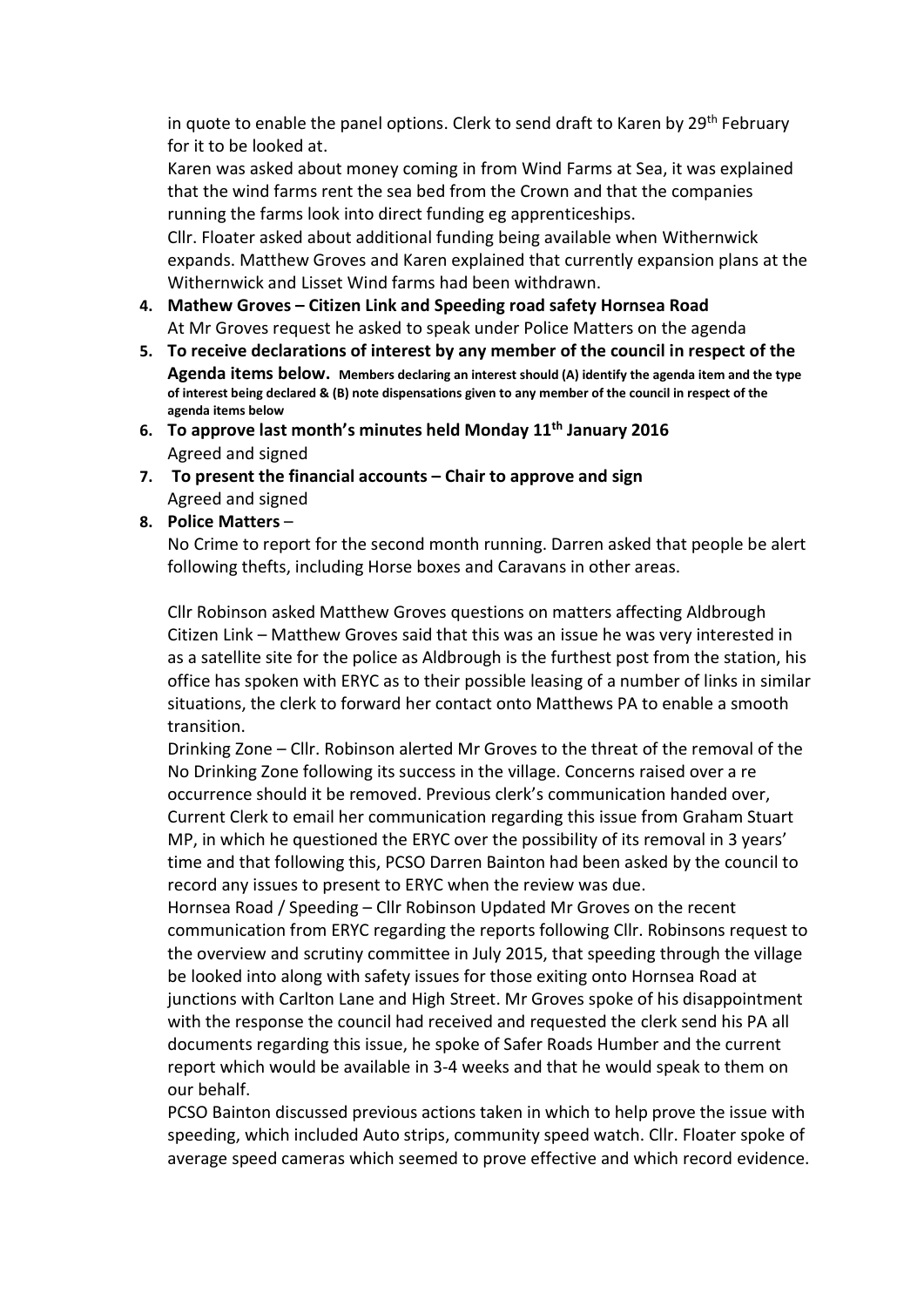Cllr. Robinson spoke of his own personal idea which the Parish Council did not support that parking be allowed on the east side of Hornsea Road Only and that had been turned down also by ERYC.

Community Partnership Meetings- Cllr. Robinson spoke of his disappointment that these had been stopped, although Inspector Coulthard had recently spoken to Cllr. Robinson regarding there replacement, clerk gave Cllr. Robinson a list of dates and venues of these meetings.

# 9. Matters arising – Chair to receive updates on 'Resolves'

## PO Bridge – repaired

Garton Lane public footpath – Clerk to contact Andrew Chudley to repair due to the unsafe state it is now in.

Elm Tree Ivy growing over onto footpath -owner contacted

Outdoor gym - work has started on its installation following a site meeting on Saturday when an agreed position had worked out. Cllr. Robinson voiced concerns that footpaths may be walked into the football field when people go to access the gym. Clerk to contact Hornsea Lions regarding their donation other donations to be passed onto ready for payment. An official open day to be held around Easter, date to be confirmed.

Hornsea Road - Graham Stuart written to

Playground signs ordered and swing fixed and back in place

Dog warden told of dog fouling and will increase her visits to the area, PCSO Bainton had received evidence of someone failing to pick up after their dog, this had been sent to ERYC, who had issued a fine to the dog owner.

Allotments all but two paid – reminders to be sent. Mole issue still to be resolved Cllr. S Turner to speak to Mike Timson.

Precept Accepted by ERYC

## 10. CLG Gas site meeting/information

New contact Jade Fearon

11. Planning Applications

Bio Mass - Passed

## 12. Grass Cutting

Grass cutting tender agreed to go out in Gazette, Notice board and on web page for minimum 18 cuts, with additional cuts when instructed, for Church Yard, Cenotaph and Cemetery. Hedges, it was agreed that hedges to be cut when needed and not be part of the tender, Cllr. Robinson to check with HAPS regarding their continued agreement to do recreation field.

Letters to go to allotment holders reminding them their hedges need to be cut.

## 13. Emergency Plan

Cllr S Turner to check with Cllr Woodward and pass onto Cllr Blackwell.

## 14. Correspondence

Mrs Body returned her cheque from Poorfields as she did not want to take from a charity for poor.

Beverley and North Holderness Internal Drainage Board asked for notice to be put up regarding their budget.

HART request for donation and poster to be placed in village – donation agreed £150 E Mail re extension to works at SSE expected to finish now by 14th February